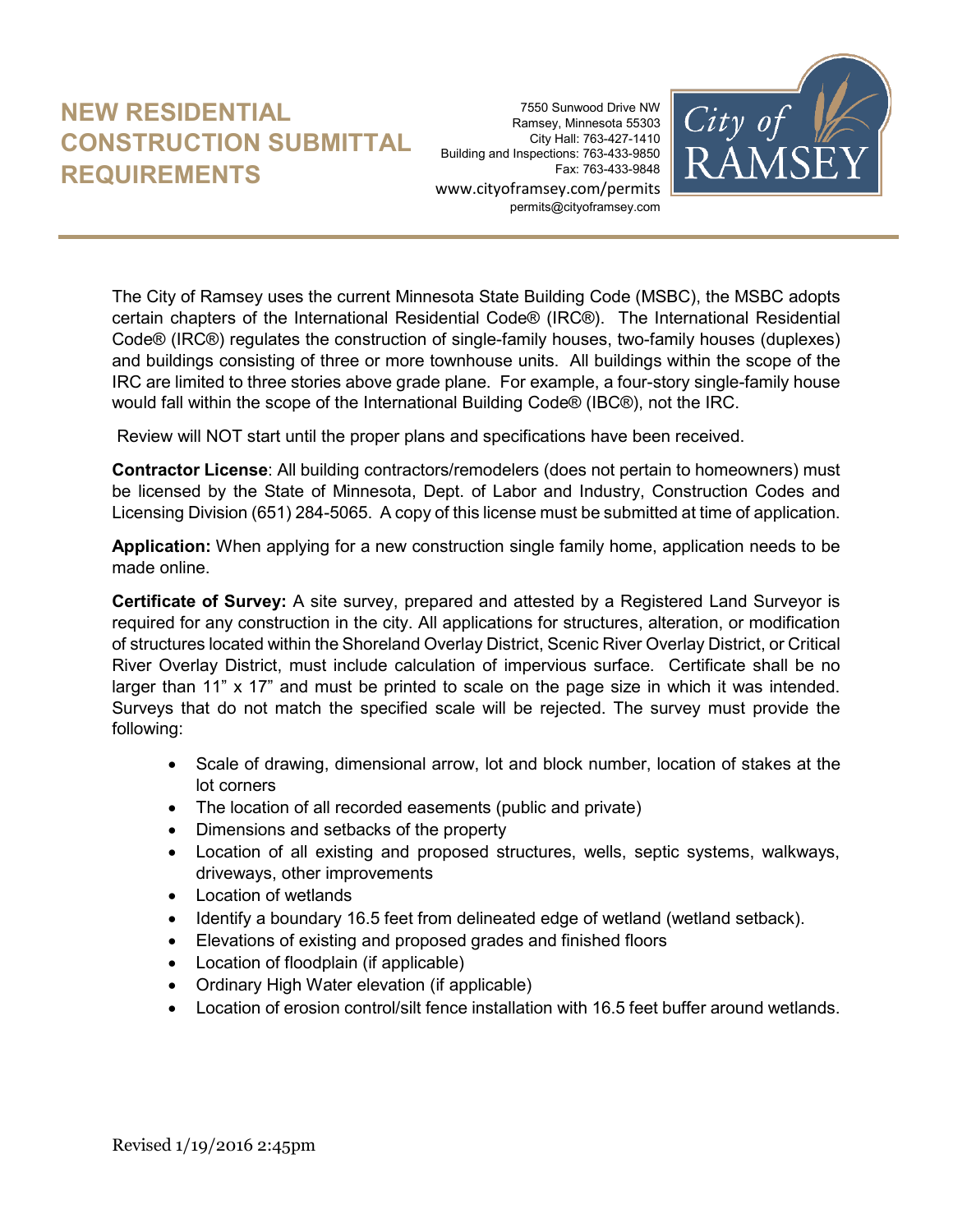**Building Plans:** One copy of the building plans, drawn to scale, together with specifications containing the following minimum information:

a. Floor Plan: Plans must be submitted for each floor or level including basement or foundation, deck, porches, garages and carports. The plan must show the size, spacing and direction of floor and ceiling framing members, girders, beams, columns and piers. The location and size of all windows and doors must be shown including the manufacturer and the identification number. The location of all permanently installed cabinets, plumbing fixtures, heating equipment, ventilation equipment and air conditioning equipment must be shown.

b. Exterior Elevations: Show all sides of the building indicating windows, doors, finished grades, exterior finish, and depth of footings, foundation walls, piers and finished floor elevations.

c. Details and Sections: A minimum of one section detail for each type of construction proposed must be submitted. The details must show the materials and dimensions of each member from the footing to the highest point of the roof. Fireplaces, if proposed, must be detailed in plan and cross section. For factory built fireplaces, stoves and other wood burning appliances: the manufacturer and model number of the appliance shall be submitted, only units tested and listed by an approved testing agency will be allowed. Details and calculations may be required for each critical construction detail including beams, overhanging or cantilever joists and beams, stairways, balconies, or other unique structural features.

d. Truss Details: A manufactured, engineered truss detail must be submitted for each truss to be used. The manufacturer's truss details must be available at site for the framing inspection.

e. Exterior Envelope: Show component materials and location on plans. Provide R-values of all insulation. The window and door manufacturer's installation instructions are to be shown on the submitted plans at each exterior wall opening and shall include: U-factors, STC ratings and flashing details.

f. Radon Mitigation: Design to be shown on submitted plans. Provide material components.

**Heat Loss Calculations/Energy Calculations:** Submit necessary signed forms showing conformance to the Minnesota Energy Code.

**Sub-contractors List:** A pdf version of the form is available, follow the below link.

<http://www.cityoframsey.com/DocumentCenter/View/597/Sub-Contractor-List-PDF>

**Septic Design** (if a septic system is required) will be verified for compliance for all permit applications. Existing systems found to be inadequate, are required to be upgraded to meet current standards.